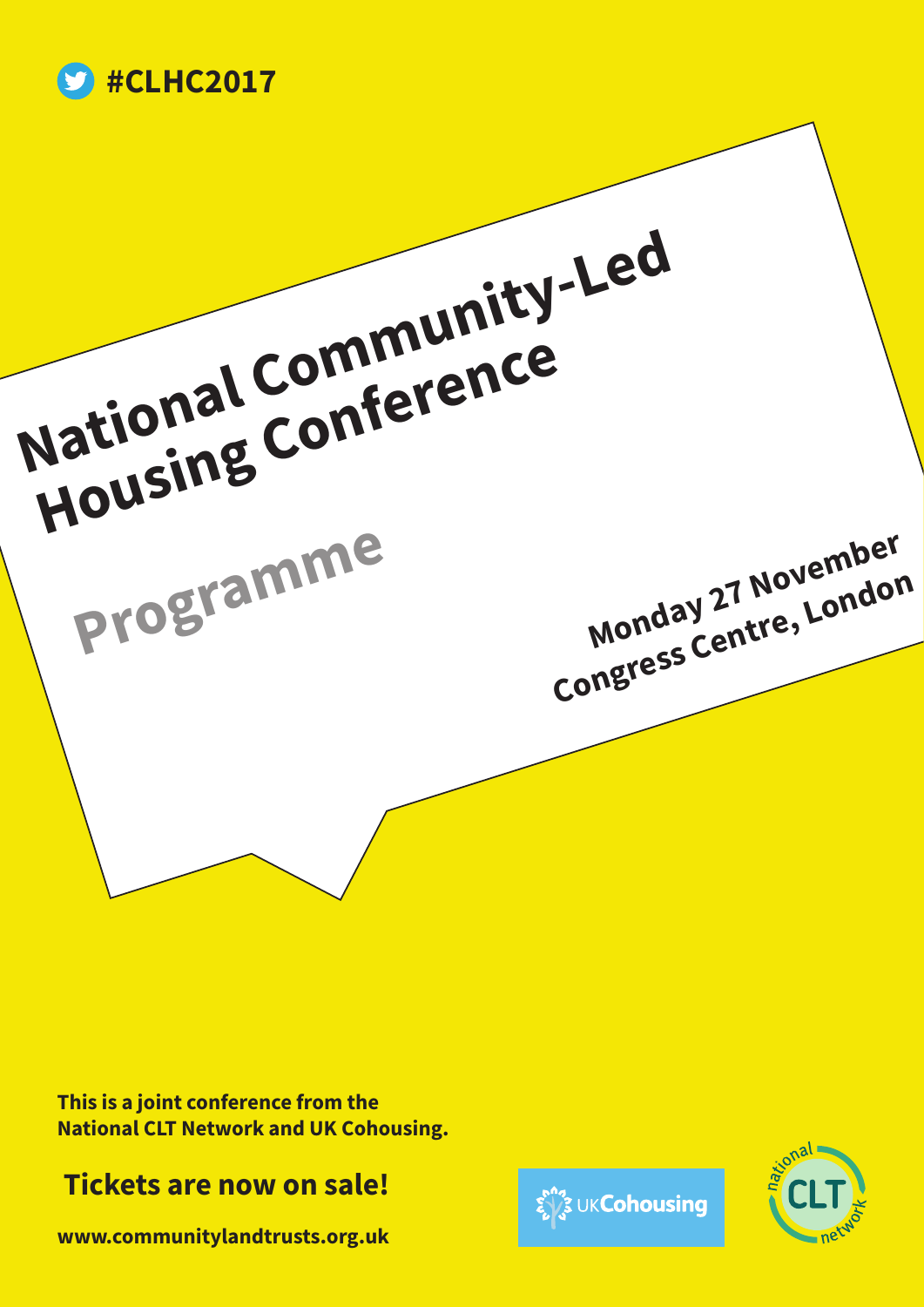## **The first-ever Community-Led Housing Conference is a landmark occasion for the sector**

Community-led housing is on the rise and is gaining momentum. More and more people are taking the housing situation into their own hands and building the homes their communities need. Following the Government's commitment to invest £300m into community-led housing and wider interest from funders, lenders and councils alike, the sector is now set to expand.

This event will explore how to move the sector to the mainstream as well as offer a range of practical sessions for community-led housing groups.

## **London Hub networking session and enabler networking session. Visit to the marketplace**

Housing Sector, and one that would not be possible without our sponsors! **With special thanks to our headline sponsor Lunch break:** 12.00am – 13.30pm **and 'ideas board'. Plenary 2 A people powered revolution** Putting the community in housing; why this movement is so special. **Speakers** • **Jamie Audsley**, Councillor, Croydon Council (Chair) • **Constantino Christou**, Advocacy Academy graduate • **Kate Konig**, Sturts Community Trust • **Elizabeth Spring**, Kensington Community Led Housing Forum 13.30pm – 14.30pm Session sponsored byTriodos @Bank **Workshop 2 X marks the spot** Finding and buying a site or building; self-build registers, other tools and at-risk finance. **Speakers** • **Mark Ogden**, Triodos Bank • **Mario Wolf**, Director, Right to Build Taskforce • **Charlie Fisher**, Executive Director, Oxfordshire CLT 14.30pm – **Tea and coffee break**  $15.00<sub>pm</sub>$ 

| <b>Welcome and Keynote</b><br><b>Sophie Long, BBC News correspondent and presenter (event host)</b><br>$10.00am -$<br>Alok Sharma MP, Minister of State for Housing and Planning<br>10.45am<br>Tom Heap, Countryfile presenter and BBC Rural Affairs Correspondent<br><b>Paul Ellis, Chief Executive, Ecology Building Society</b><br>10.45am-<br><b>Comfort break</b><br>11.00am<br><b>Plenary 1</b><br><b>Championing Community-Led</b><br><b>Housing</b><br>The pioneering work of councils, city regions and                  | <b>Workshop 1</b><br>Session<br>sponsored by <b>CAF</b><br>Early money,<br>money, money<br>Options for early finance including grants, loans,                                                                                                                                                                                                                |
|-----------------------------------------------------------------------------------------------------------------------------------------------------------------------------------------------------------------------------------------------------------------------------------------------------------------------------------------------------------------------------------------------------------------------------------------------------------------------------------------------------------------------------------|--------------------------------------------------------------------------------------------------------------------------------------------------------------------------------------------------------------------------------------------------------------------------------------------------------------------------------------------------------------|
|                                                                                                                                                                                                                                                                                                                                                                                                                                                                                                                                   |                                                                                                                                                                                                                                                                                                                                                              |
|                                                                                                                                                                                                                                                                                                                                                                                                                                                                                                                                   |                                                                                                                                                                                                                                                                                                                                                              |
| devolved governments, and how others can follow suit.<br>Launch of film of Older Women's Cohousing (OWCH).<br><b>Speakers</b><br>• Lisa Taylor, Chief Executive, Future of London (Chair)<br>• Huw Irranca-Davies, Assembly Member, Welsh<br>Government (invited)<br>• Baroness Bakewell of Hardington Mandeville MBE<br>(Chair)<br>• James Palmer, Mayor of Cambridgeshire and<br>Peterborough<br>$11.00am -$<br>• Tony Newman, Leader of Croydon Council<br>12.00pm<br><b>Workshop 2</b><br><b>Going it alone or partnering</b> | crowdfunding and community share issues.<br><b>Speakers</b><br>• Amir Rizwan, CAF Venturesome<br>• Jason Nuttall, Funding Manager, Crowdfunder<br>• Dave Boyle, Community Shares Unit<br>• Lorraine Taylor, Keswick CLT (invited)<br>· Bill Bewley, Keswick CLT<br><b>Workshop 3</b><br>Session<br>WRIGLEYS<br>sponsored by - SOLICITORS-<br>Good governance |
| Balancing risk and control, find out the best<br>procurement route for you including partnering<br>with a developer or a housing association.<br><b>Speakers</b><br>• Neil Murphy, TOWN<br>• Jan Chadwick, Director, Cambridge Cohousing<br>• Louise Lote, Development Project Manager,<br>Yarlington Housing Group<br>• Keith Jenkin, Chair, Lyme Regis CLT                                                                                                                                                                      | Stewarding and ongoing<br>management of the homes.<br><b>Speakers</b><br>• Blase Lambert, CEO, Confederation of Co-operative<br>Housing<br>• Laura Moss, Solicitor, Wrigleys (Sponsor)<br>• Maria Brenton, Chair, Older Women's Cohousing<br>(OWCH)<br>• Fiona Mullins, Director, Animate Cohousing                                                          |
|                                                                                                                                                                                                                                                                                                                                                                                                                                                                                                                                   | Workshop focused on:                                                                                                                                                                                                                                                                                                                                         |





To make sure delegates get the most out of the day, particularly community-led housing groups, we've indicated which session refers to what stage of community-led housing development.

Courtesy of **Nationwide Foundation**, **Power to Change** and **CDS Co-operatives** we are offering **70 ticket bursaries** to community-led housing groups.

For more information and to book please go to: **www.communitylandtrusts.org.uk** or call Polly on **020 3096 7793**